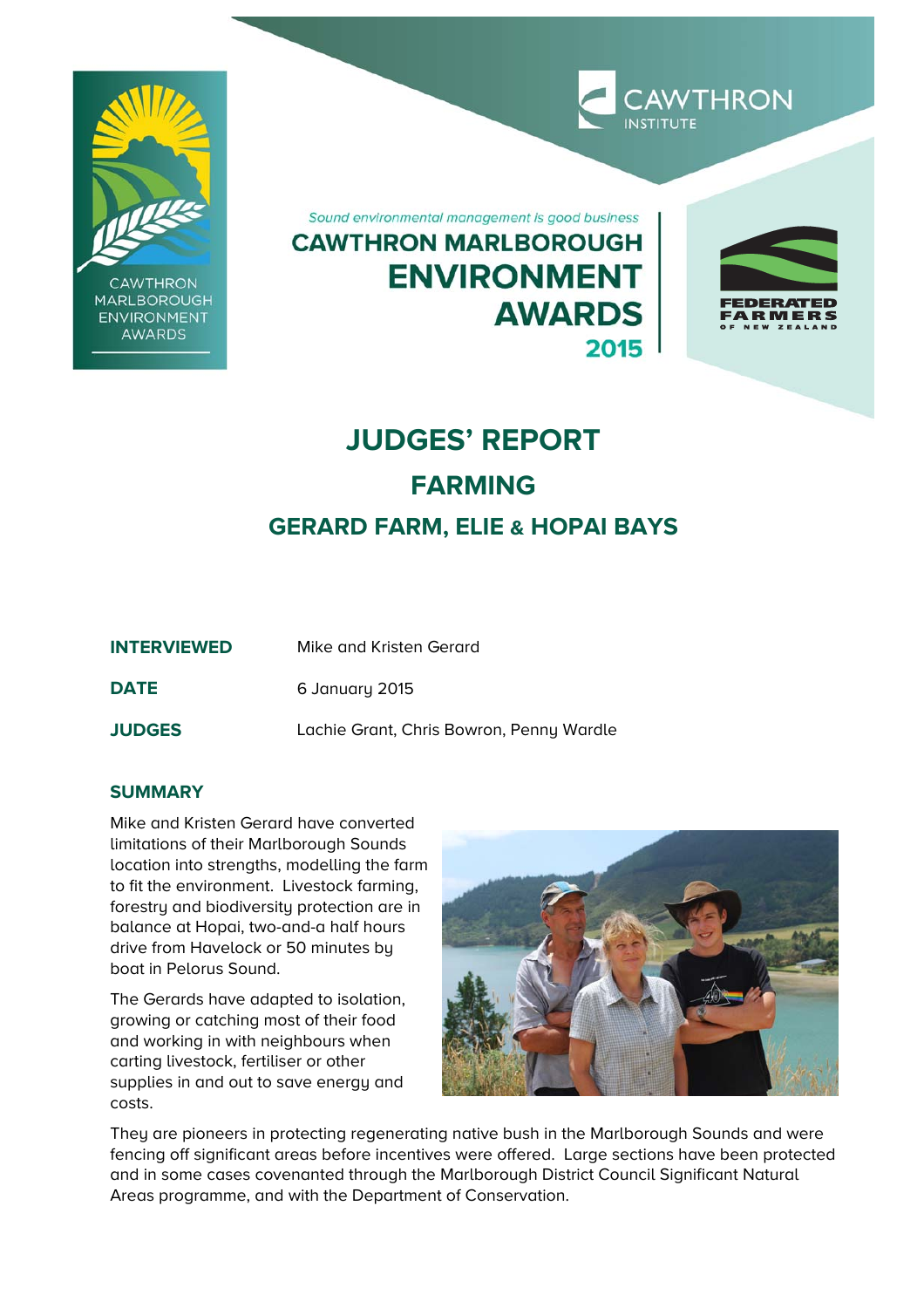Stand-out features on this property include:

- The matching of land use livestock, forestry and retirement with land type.
- Protection of ecologically significant sites, well before incentives were offered.
- Deliberate adoption of sustainable farming by reassessing farming techniques and their land's capability, based on a Catchment Board farm plan.
- Innovative attitude, including being early initiators of wilding pine control, then sharing drilling and killing techniques with others.

## **PROPERTY DESCRIPTION**

**Farm type:** Sheep and beef plus forestry.

**Area:** 1100ha, 160ha in grass, 100ha commercial forest (65ha pines, 30ha blackwoods and eucalypts, 5ha rewarewa and beech), 40ha shelterbelts, fenced off creeks and wetlands and 800ha regenerating hill country.

**Terrain:** Coastal flats to rolling and steep hill.

**Rainfall:** About 1500mm. Has dropped from up to 2000mm since 2000. Few frosts, plenty of wind.

**Soil type:** Include Kenepuru steepland soils and Manaroa alluvial silt loams on the flats with low natural fertility.

**Ownership:** Mike's parents bought Hopai in 1979 and Mike and Kristen took over in 1984.

**Stock run:** 1000 breeding ewes and 100 breeding cows plus replacements, run on 160ha of flats and easy hill. Tail about 150% lambs from ewes mated (taking into account dry-drys and losses). All meat lambs go away fat. Hoggets are mated to a terminal sire. The Simmental calves sell at a weaning average of 280kg. Stocking rate: 12.5 stock units/ha.

## **Special features:**

- Tupically for the Sounds, hill country blocks are marginal due to aggressive reversion of gorse, tauhinu, Spanish heath, fern and kanuka. Wilding pines have also spread rapidly.
- The Sounds are frequently swept with heavy rain and strong winds, especially in spring.
- Strong family connections to the Sounds. The Gerard children are the  $6<sup>th</sup>$  generation of Kristen's family to live in the Sounds.
- Isolation means high freight costs. One unit load of stock costs \$1500 and lime delivered \$82/tonne before spreading.

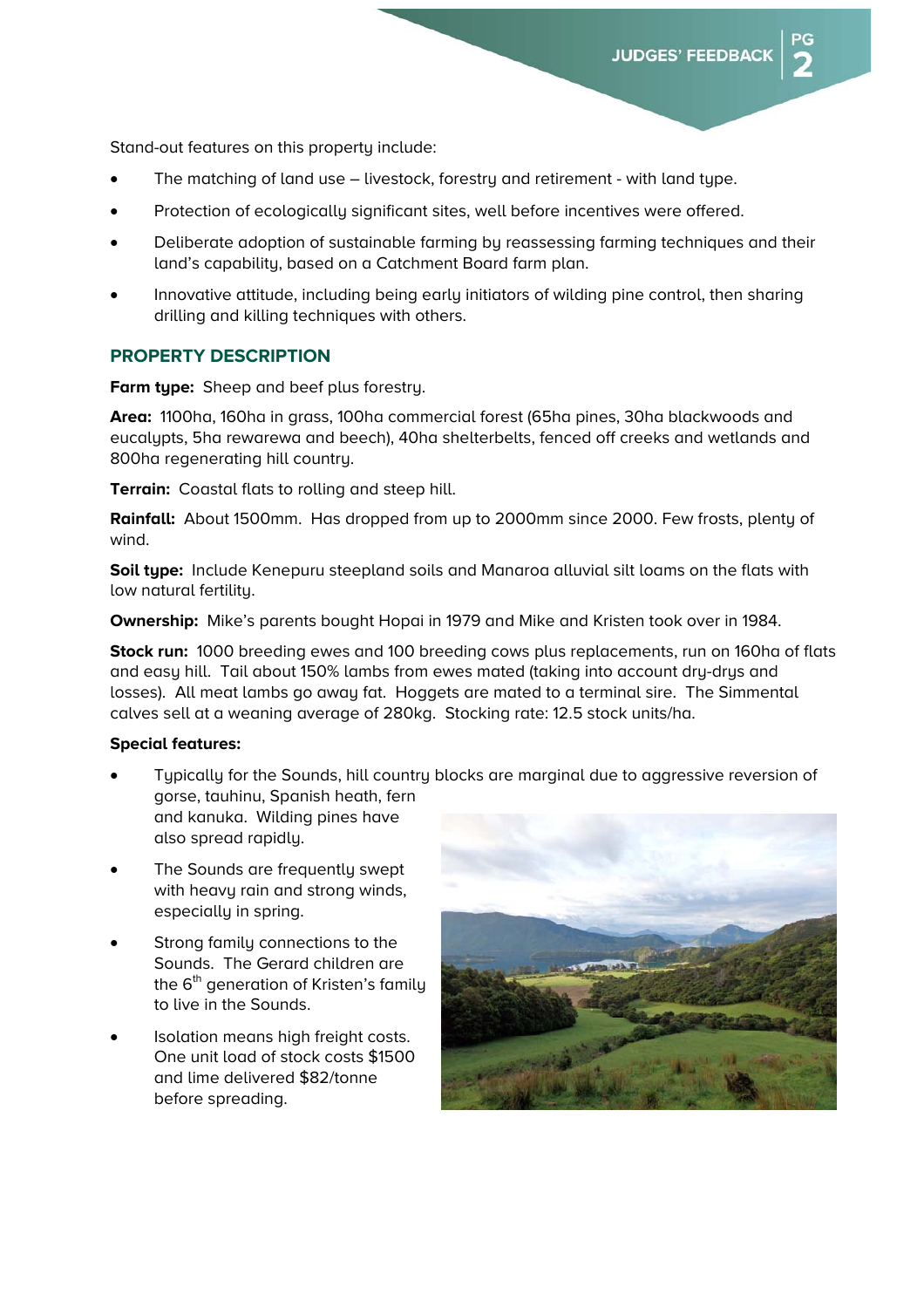## **SOIL IMPACTS**

When the Gerards bought Hopai in 1979, hardly a tree had been planted in 100 years and there was a long history of burning the hill country every 5-10 years. In the 1980s with Land Development Encouragement Loans the family tried to break it in again with the aim of running 3000 stock units. Gorse, hard fern, manuka and wilding pines were burned on hill country and the slopes regressed to run merino wethers for 10 years. However, weed seed meant regeneration was rapid and they started losing the war against regeneration, which forced a rethink of how the farm was run.

- The Gerards broke the farm into management units, following a Farm Plan developed with Marlborough Catchment Board. Hopai is a great example of adapting land-use capability units into farm/land management systems.
- Annual dressing of RPR and lime with other elements, especially sulphur over the entire farm, at almost double the rate on hill blocks compared with easier country.
- In 2014 ground-spread and flew on 180 tonnes of finely ground mussel shell fertiliser, as a trial. Kristen sees this as returning some of the calcium removed as mussels are harvested from the sea. Soil tests are awaited to assess results.
- Rotation of fodder crops with pasture increases nutrient return.
- Making baleage gives the option of feeding cattle on light ground when soils are wet.
- Subdivision into 33 paddocks, most 4-5ha, mostly based on land management units. This provides good grazing management and avoids pasture being bared down in some areas and becoming rank in others.
- Varied sward hybrid ryegrass, clover, plantain and cocksfoot all used. Shogun ryegrass sowed in early spring was break-fed to lamb hoggets over winter but was starting to run out when judges visited in January.
- Direct drill into old pastures for minimal soil disturbance versus cultivation and planting of seed. It may be that to increase pasture production on parts of the property traditional cultivations methods have some value (see suggestions).
- About 4km of shelterbelts protect against erosion by wind and rain.
- Logs placed along beach near sports-ground and native plantings along the coastline are mostly aesthetic but could protect against coastal erosion.
- Existing tracks at the top of the blocks will be used for log collection when forests are harvested. This avoids building new tracks.
- Native regeneration on hills and the Oaheka Peninsula covenanted with DOC provides cover, preventing erosion.

The Gerards do not run cattle on pug-prone paddocks in winter but shift them to stonier country. However, all paddocks the judges saw appeared to have some pugging damage. They are breeding towards a compact Simmental, partly to minimise pugging impact but these may still be too heavy for the soils.

# **FORESTRY**

The Gerards have been at times outspoken critics of some logging practices in the Sounds which has increased pressure to maintain high standards. They have thought ahead when developing their forest, anticipating how it will be logged using existing tracks to maintain soil stability.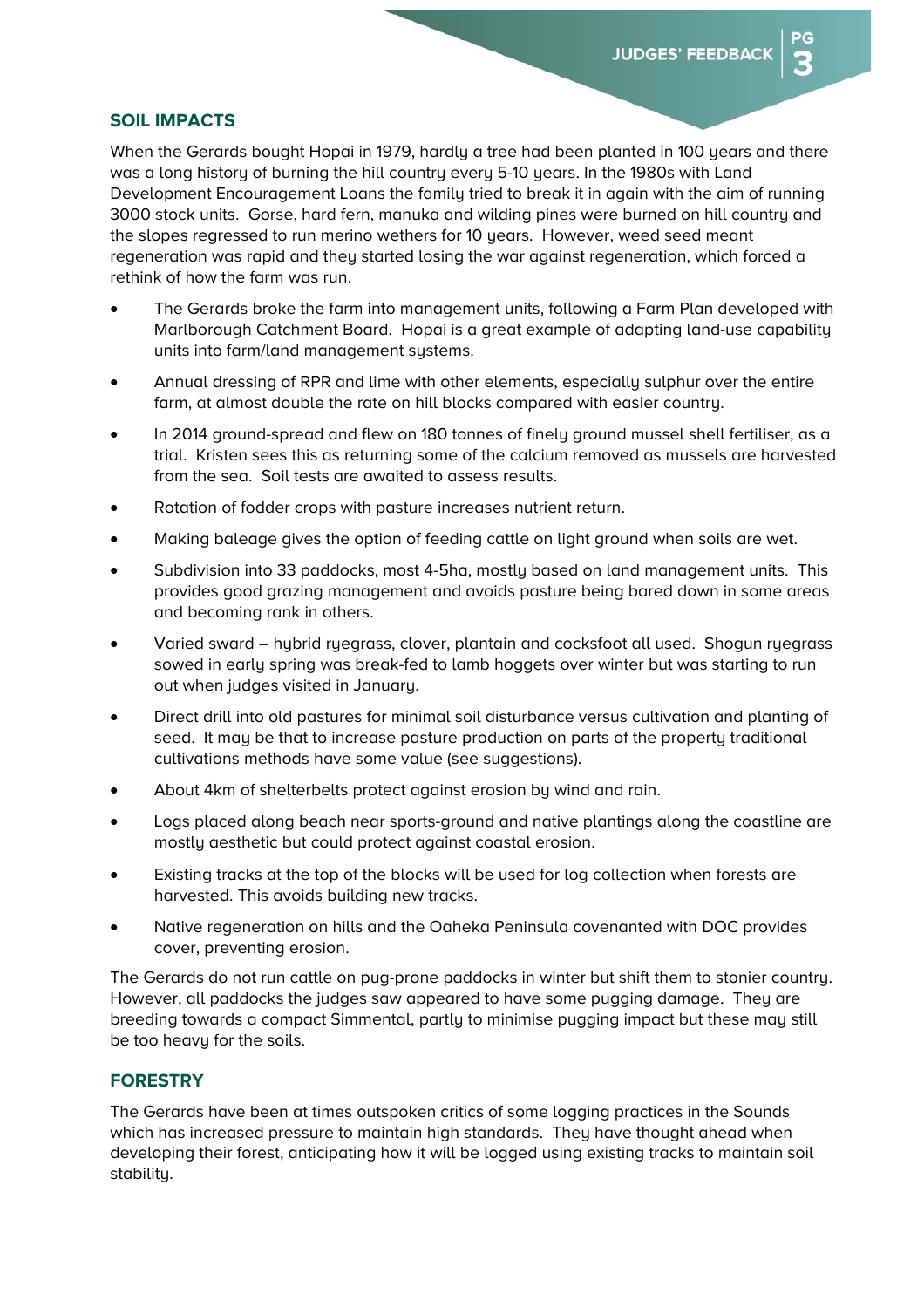- Harvesting planned for, utilising existing roads as log collection platforms at the top of blocks and will also plan to pull logs down to flat country.
- Native vegetation left in gullies.
- Avoid planting over-steep faces.
- Forests are set back from the foreshore.

## **WATER IMPACTS**

- Creeks double-fenced and protected, providing mountain-to-sea native vegetation rare on private property in Marlborough. This provides valuable habitat and food for native bird and fish species.
- Riparian plantings include a wide range of natives and also exotic species beneficial to birds and bees.
- Natives are eco-sourced, many propagated on the property.
- Since 1992, have fenced and planted wetlands where stock used to get stuck. Plantings include kahikatea, pukatea, cabbage trees and tawa.
- Chemical control of porina avoided. Insect growth regulators that can be used are extremely toxic to aquatic organisms.
- A Marlborough District Council survey identified a diverse range of native fish species including large-bodied galaxiids and banded kōkopu.
- Exotic forests do not impinge on the coast.
- Shelter belts protect against wind and rain erosion.
- Minimal use of nitrogen fertiliser.
- Sheep are emptied on paddocks before being held in the yards which are close to the coast.

Vehicle tracks drop steeply into creeks, reinforced by rock. Crossings have not been culverted or bridged but paddocks are fenced to have creeks on one side so stock do not cross through when grazing.

Stockwater is not reticulated as Mike and Kristen do not know of good springs close to the main paddocks – although this might require further investigation - and pumping to a tank would be required. Stock have access to waterways where the banks are stable.

## **WASTE MANAGEMENT**

Kristen started cleaning up mussel waste including ties from the beach at Hopai in 1999 and wrote a report to the Marlborough District Council and MPs on the problem in 2000. Since then, the industry has started a one-day beach clean-up and requires ties holding lines to be collected as they are cut off rather than dumped in the sea. She has photos of gannets in a colony on the beach picking up and making nests from the ties.

- Baleage wrap is baled and sent for recycling through PlasBack New Zealand which develops products for the agricultural and horticultural markets made from recycled plastic
- Recyclable household rubbish taken to the recycling centre in Blenheim and nonrecyclables to the waste transfer station about twice a year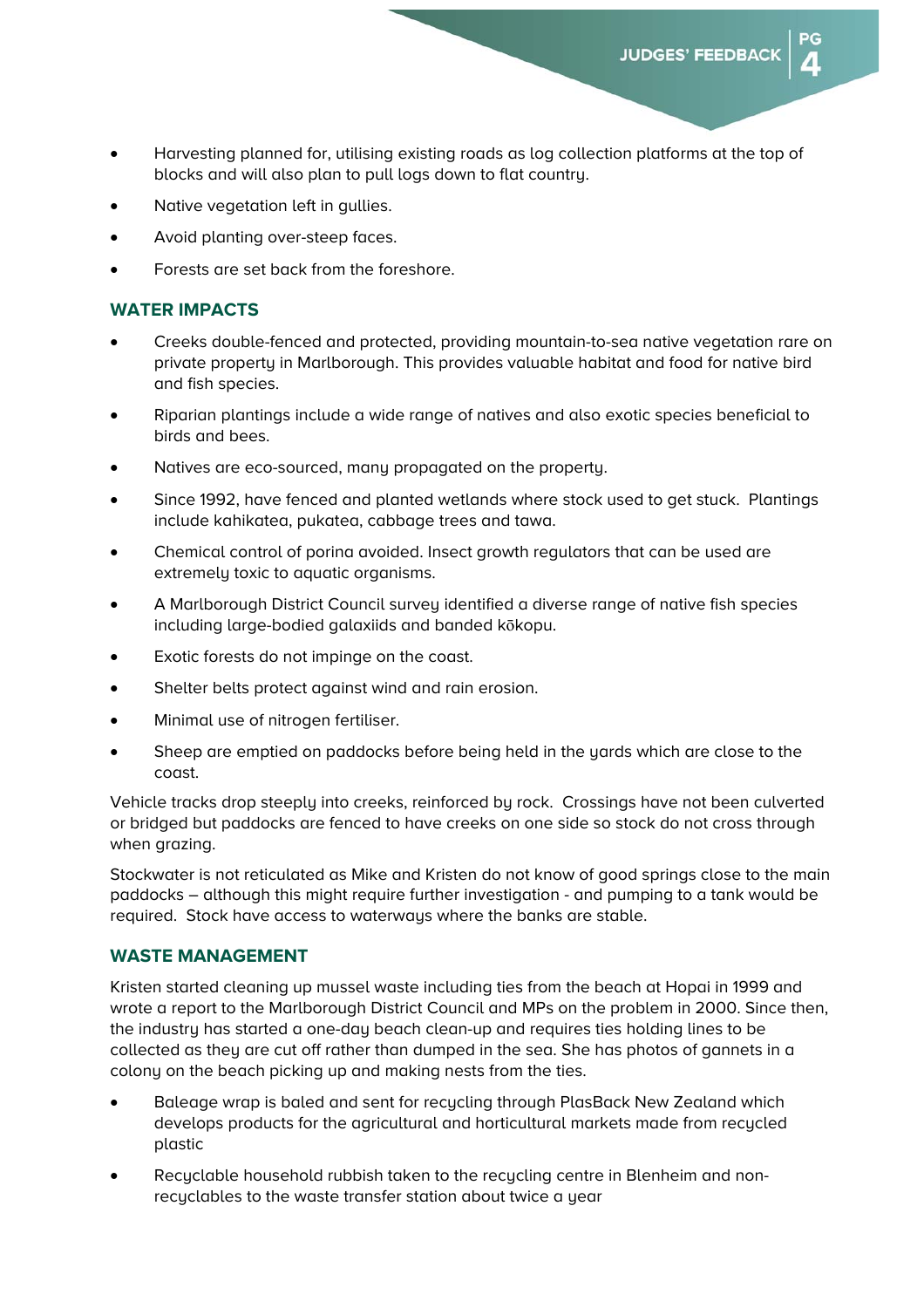- Floodgates utilising mussel floats protect riparian plantings and protected areas at creek crossings. Mussel floats are also recycled as tree protectors
- High family awareness of waste minimisation and responsible disposal
- Dead livestock is used as bait in pig traps, which is a potential disease risk.

# **EFFICIENCY**

#### **Water, Energy and Fuel, Other inputs**

- Minimal chemical inputs.
- Efficient use of labour.
- Finish 70% of lambs, straight off their mums, with no stores.
- Run the ram with hoggets and 2/3 get in lamb.
- Sheltered house site captures heat.
- Timber grown on the property used in housebuilding and to construct the jetty.

The cost of taking a truck in and out from the farm is \$1000 so the Gerards make sure they are fully utilised. Their first draft of lambs is sent off at the same time as terminal ewes and they aim to share loads with neighbours.

## **BIODIVERSITY**

## **Indigenous Biodiversity**

- In 1984 handed over 50ha to Lands and Survey in exchange for freeholding Lease in Perpetuity land (Hopai and Elie hill country portions of the farm). The flats in Hopai and Elie were already freehold.
- Prominent 30ha Oaheka Peninsula covenanted with DOC in 1996.
- 620ha of regenerating native bush hillsides protected under Significant Natural Areas agreement with the Marlborough District Council.
- Regenerating species include Southern rata which turn the whole top of a knob red when flowering, rimu and Hall's tōtara.
- Started biodiversity protection work, including fencing, before Marlborough District Council and Government funding became available, but have more recently had some financial assistance with this work.
- Natives planted on the property eco-sourced from Morgans Road Nursery or grown in a nursery on the property.
- Creeks double-fenced and protected with riparian plantings including a wide range of native species. These create corridors for birds, connected to covenanted areas.
- Since 1992, have fenced and planted wetlands where stock used to get stuck.
- The emphasis is on protecting surviving vegetation rather than planting but absent forest species are being planted into regenerating covenants.
- Plantings are attracting kereru around the house for the first time.
- Breeding red-headed kakariki (endemic to Nelson while yellow-headed are endemic to Marlborough), kept in captivity to avoid inter-breeding.
- Pukeko numbers have increased, meaning planted seedlings need protection.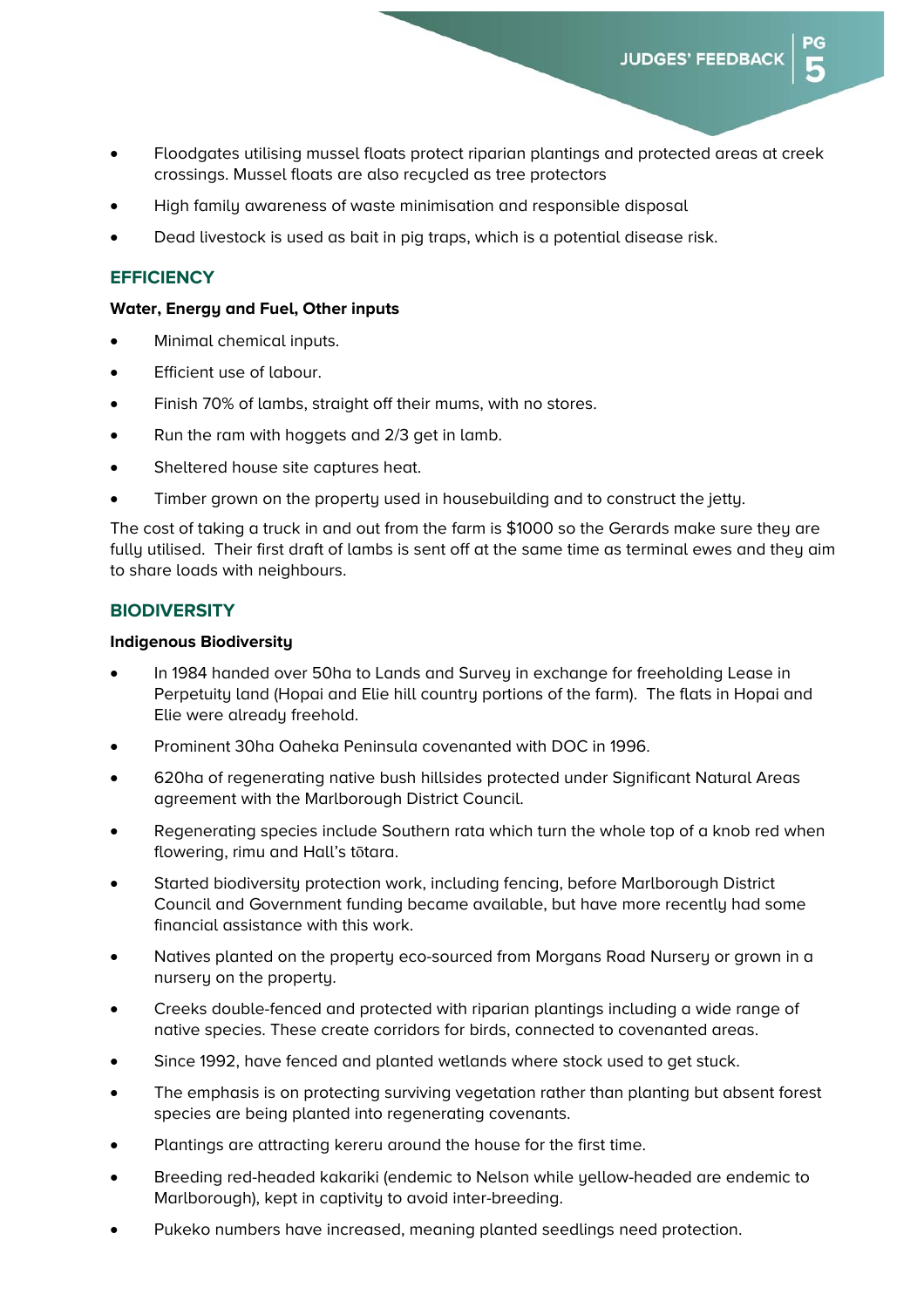- Kohekohe broadcast by helicopter on Oaheka Peninsula with some success, as a trial.
- Growing rewarewa from seed, as a timber tree.

All forestry and 350ha of indigenous regenerating hillside has been registered for carbon credits and plots at 29 sites were measured in 2012 under the guidance of Nelson forestry consultant Roger May. The family is holding on to the credits hoping for improved values, especially now that overseas credits cannot be sold in NZ.



# **Non-Indigenous Biodiversity**

## **Forestry**

Forestry is a major strand of the farm business which Mike says can take up half his time. Plantings include blackwoods, eucalypts and rewarewa as well as radiata pine. Planting was on areas grassed in the early 80s, unsustainable by the 1990s because of reversion to weeds and the cost of control.

All blackwoods, eucalypts and 30ha of pine have been pruned and thinned.

## **Other Plantings**

- Plant species which support bees and birds including grevillia, camellia and tree Lucerne.
- Have 150 beehives on the property, under a lease agreement with a beekeeper.
- The Gerards are well on the way to self-sufficiency. Their productive garden includes fruit trees and a house cow provides milk.
- A woodlot of 500 trees includes pin oaks, European beech, black walnuts and alders.
- Tropical species, including bananas, are being grown in a hothouse.
- Exotic and native plants are propagated in a nursery.

## **WEED, PEST AND DISEASE CONTROL**

## **Weeds**

Crown Lands Ranger Joshua Rutland commented in the 1890s that he could not see long-term prospects for hill country farming in the Sounds because of lack of topsoil and natural fertility.

*"On commercial grounds, as well as for the preservation of the scenery, the destruction of the birch on the hills should, as far as possible, be prevented. Experience has fully proven that this land will not grow grass, but it will grow fern, manuka and noxious plants, which can only be kept down by constant labour, for which the ground yields no return."* 

Gorse and other noxious weeds and pests took off in the Sounds in the late 1960s, as roads and power supplies came in.

Kristen is aware that Tasmanian blackwoods planted for timber could become a new weed in the Sounds.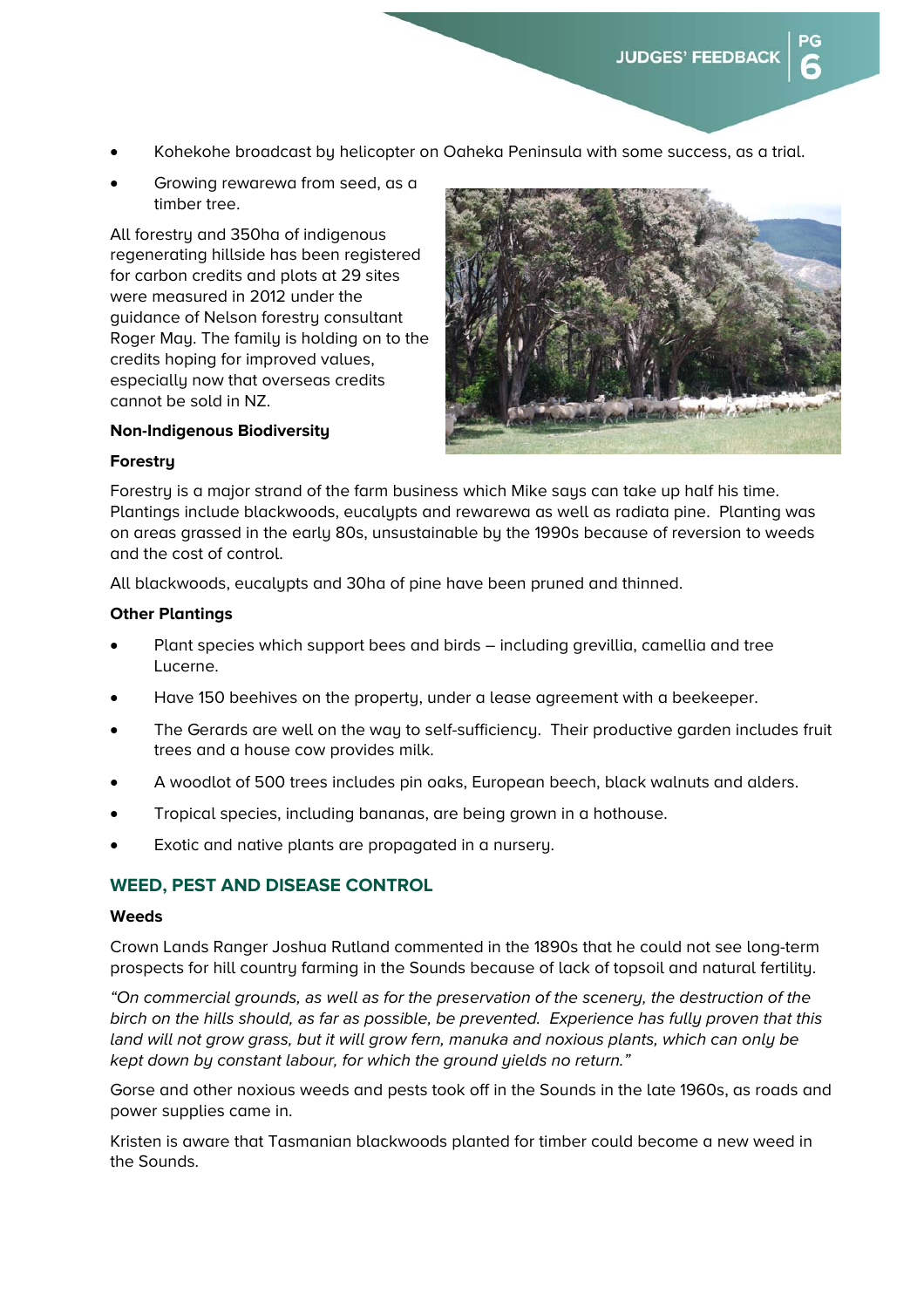When chemical control of gorse, tauhinu, Spanish heath and fern on the hill country proved uneconomic, the Gerards intensified management of the front country where pastures and fodder crops are rotated, baleage made and weeds controlled.

- Experimented with mowing and mulching gorse.
- Metsulfron, Answer and Grazon mix used to control gorse, spraying for a month every year. Use has reduced from 40 tankfuls to 20 tankfuls.
- Aggressive old-man's beard and cotoneaster which are widespread in other areas are pretty much under control so small areas/individual plants can now be targeted.
- Environmental weeds including wandering jew and banana passion-fruit are controlled in fenced-off riparian strips. Kristen says: "It's a fallacy that you can fence and the job's done. Weeds are a huge issue." Ecologist Geoff Walls says this is because a riparian strip resembles an extended forest edge where there is no shading to suppress weed growth.
- Taskforce used as a trial against giant rats tail grass, new to the area. Killed this grass without harming pasture.
- Scotch thistle is getting away in one paddock where plantain, susceptible to hormone herbicide, has been sown.
- Mike and Kristen were a part of the pioneering "drill and kill" wilding pine control, drilling trees then injecting herbicide, prior to the Sounds Restoration Trust. This has been done on an area covenanted with DOC and on their own land.
- Wilding control on their 620ha SNA-protected area was done in partnership with the Sounds Restoration Trust, with the Gerards allocated \$14,000 of Government biodiversity funding and the trust \$5000. A \$3000 grant from the Marlborough District Council also helped.
- Wilding pines controlled in another regenerating area, not classified as ecologically significant because of their presence.



## **Pests**

- DOC provided 6 Possumaster kill traps to use in a pocket of remnant kohekohe in a reserve area adjoining the farm. Kristen resets these several times a month and has seen kohekohe recover sufficiently to flower and seed. The Gerards also set their own traps around the farm as well as a line of stoat traps around roads.
- Trappers used to get up to 1200 possums a year off the farm. Numbers have dropped to about 300.
- The Gerards have owned their own pig dogs for five years and kill about 100 pigs/year and hunt deer – 6 killed in December 2014.
- The majority of goat control is done by the Gerard family ( approx.100/year) but recently a DOC goat culler has also been employed.
- Pesticides are not used against pasture pest porina.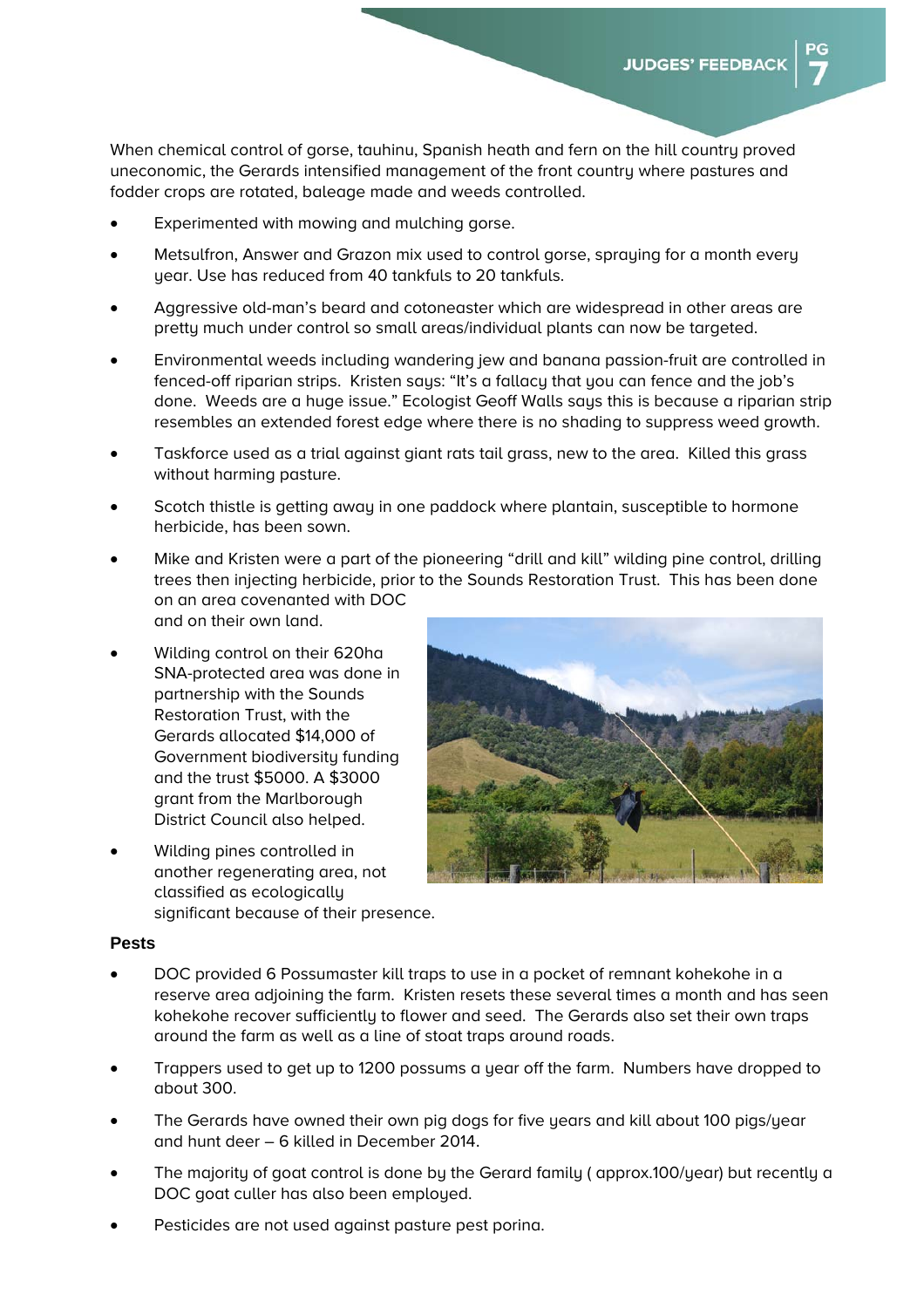## **Innovative Practices**

Dean Satchell of Sustainable Forest Solutions has collected Southern ladybird *Cleobora mellyi* from Hopai, introduced into New Zealand as a biological control for eucalpyt pests between 1979-1987. The ladybird which established only in the Marlborough Sounds has been found to feed on psyllids on Tasmanian blackwoods, tomatoes and potatoes. To find out more: http://www.nzffa.org.nz/farm-forestry-model/the-essentials/forest-health-pests-anddiseases/Predators-parasitoids/cleobora-mellyi/

http://www.nzffa.org.nz/farm-forestry-model/the-essentials/forest-health-pests-anddiseases/Pests/Paropsis-charybdis/cleobora-mellyi---what-it-is-up-to-these-days/

## **Disease and Animal Health**

- To control internal parasites, drench capsules are inserted in ewes pre-lambing. Mike is aware of the risk of resistance but says high production sheep do no not have much tolerance to worms in this warm, wet environment.
- Cattle are treated with a pour-on drench.
- The Gerards' are anxiously watching a recent tick infestation spread by wild deer and keeping an eye out for theileriosis, a blood-borne disease carried by this parasite which causes anaemia in cattle and can be fatal.
- Scald/footrot a problem, there could be an opportunity to use test results to select more genetically resistant rams.

## **COMMUNITY VALUES, RESPONSIBILITY, SUSTAINABILITY**

## **Strategies for minimising/containing activities impinging on communities, workers and family**

- Locked chemical shed.
- Mike and Kristen have attended ACC Workplace training, FarmSafe courses and hold First Aid certificates.
- The Hopai sports held on the property each year has a health and safety plan.
- Kristen and Mike are heavily involved in the Sounds community.

#### **Education**

Mike and Kristen have strong environmental ethics which they are passing on to their children. While a student at Nelson College, son Patrick submitted against an expansion of salmon farming in the Sounds at an Environmental Protection Authority hearing.

The Gerards share their environment and knowledge with the immediate and wider community. Each year they host the annual Hopai Sports Day. Other commitments include:

- Marlborough District Council, Sounds Advisory Group and Significant Natural Areas community representative – Kristen.
- Kenepuru Sound Residents' Association Mike on roading committee.
- Fire Party Kristen and Mike.
- Homewood Hall committee Kristen is secretary and Mike president.
- Kristen has run a DOC-sponsored Sounds hunting competition where competitors collect goat and deer tails – for nearly 30 years.
- Mike chairs a committee running a group-owned broadband scheme.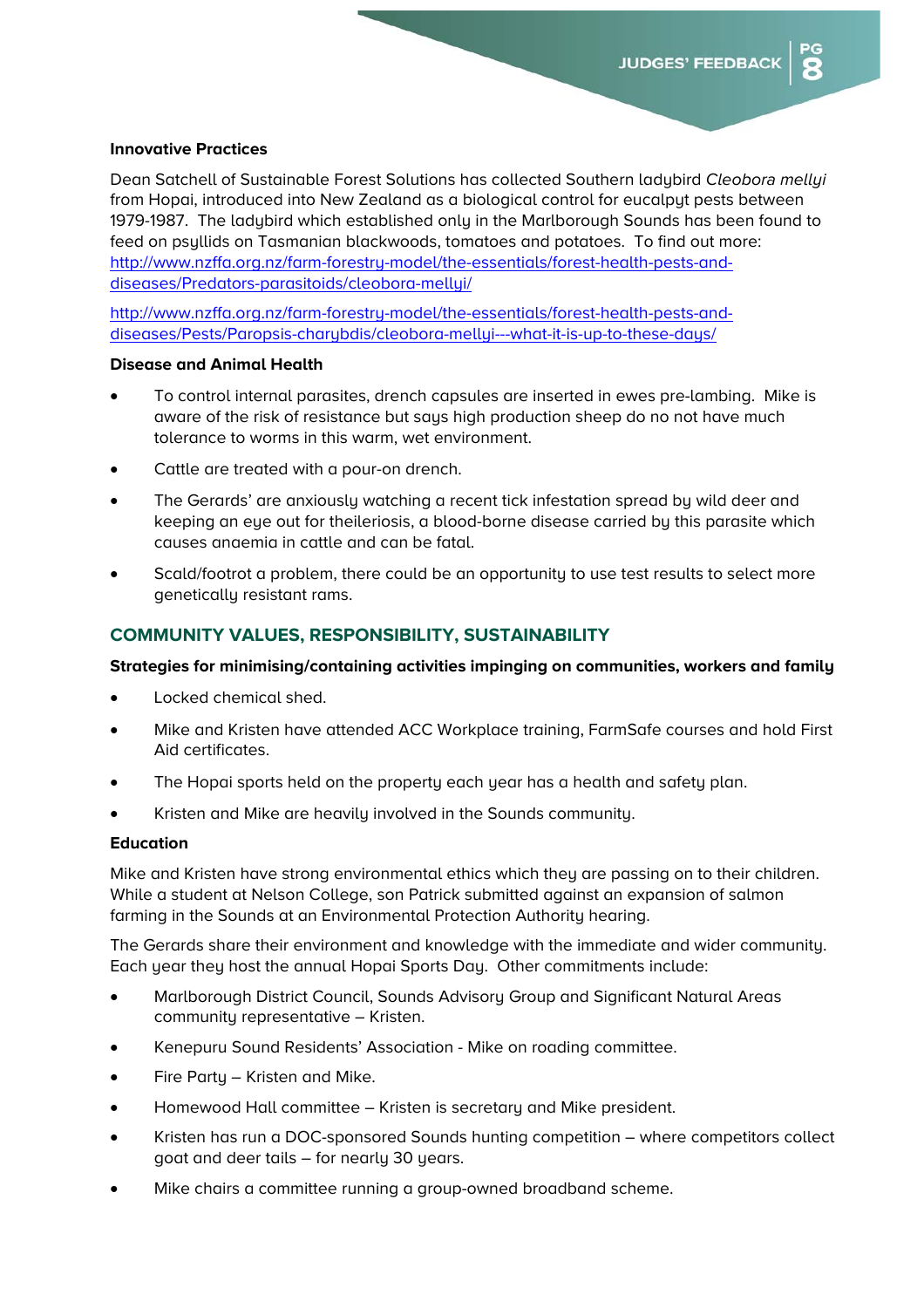- Kristen helped the Marlborough District Council organise a pest education day at Portage and a weed education day at Waitaria.
- Mike and Kristen helped refine the drill then inject with herbicide approach to wilding pine control and shared their findings with interested individuals and groups.

## **Landscape**

- Use species appropriate to the Marlborough Sounds landscape and climate.
- Blackwoods planted for timber trees blend in well with native bush.
- House design compatible with landscape.

## **Resource Management/Compliance**

The Gerards have a good relationship with the Marlborough District Council and Department of Conservation and appear acutely aware of the potential impact of their enterprise on the Marlborough Sounds environment.

# **SUGGESTIONS/OPPORTUNITIES FOR THE FARM**

## **Pastures**

Typically for the Sounds, pastures are not as productive or long-lasting as might be expected although livestock perform well. Independent soil testing could be worthwhile, pointing to any deficiencies.

Pugging was evident with compaction also likely and these soil structural issues may be affecting pasture production. In this context traditional cultivation methods may be more appropriate than direct drilling. When combined with careful grazing management cultivation can improve pugging/compaction issues. Consider cultivation for short-term fodder crop, followed by re-grassing and initial light grazing (i.e. finishing lambs).

- Address pugging of paddocks, potentially by shifting to Angus or composite cattle which are lighter than the Simmentals run. The farm appears to have the right sheep to cattle ratio, with cows maintaining pasture quality by eating roughage which sheep will not necessarily.
- Perhaps use sacrificial areas during wet periods or winter, proposed for cultivation.
- Consider topping thistles in the paddock where spraying with herbicide is not possible because plantain in the pasture would be killed.

## **Stock**

- Using capsules to control internal parasites risks resilience. Seek advice on a monitoring and targeted control programme, rotating drench families. There could be an opportunity to breed towards worm tolerance.
- The Gerards say they tend to employ workers on contract, partly because this reduces their liability if there is an accident. However, they have a responsibility to warn contractors of risks and should ensure they have their own safety plan.
- If further riparian fencing is planned, could consider two-wire electric fencing on the shady side. Some controlled sheep grazing may help reduce weeds such as old man's beard.
- Previous Awards winners Muff and Paul Newton who farm near Havelock use a sawdustbased dry composting method to manage dead stock which works well. http://ecan.govt.nz/advice/your-business/farming/Pages/dead-stock-offal-disposal.aspx